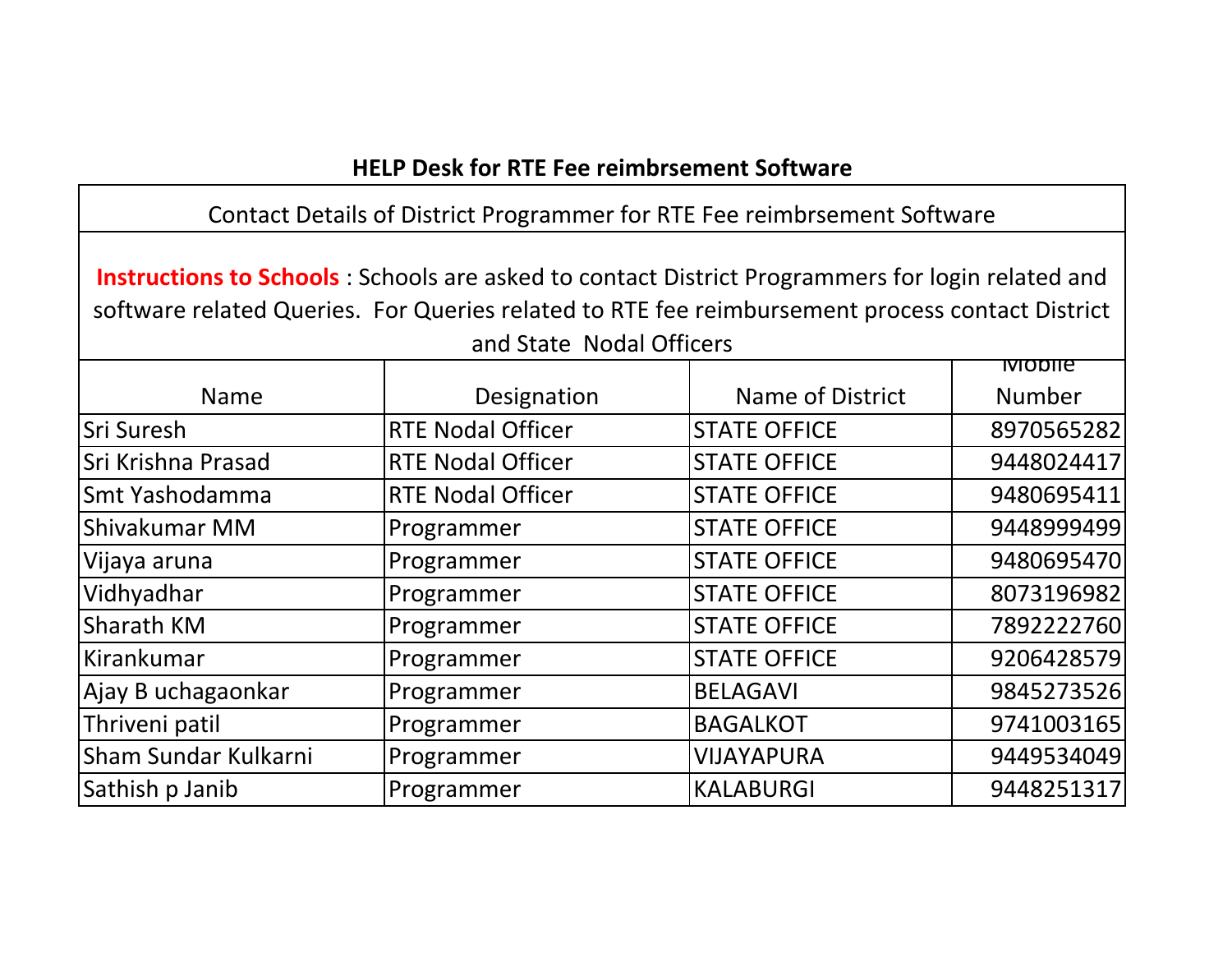| <b>ANIL KUMAR PATIL</b>  | Programmer | <b>BIDAR</b>             | 9880636782 |
|--------------------------|------------|--------------------------|------------|
| <b>SIDLING MURTHY</b>    | Programmer | <b>RAICHUR</b>           | 9880850698 |
| SHARANAPPA               | Programmer | <b>KOPPAL</b>            | 9482170375 |
| <b>SUPRITH P BADIGER</b> | Programmer | <b>GADAG</b>             | 9535754325 |
| Nagraj MD                | Programmer | <b>DHARWAD</b>           | 9481929628 |
| Ishan kini               | Programmer | UTTARA KANNADA           | 9916064277 |
| <b>Asif GD</b>           | Programmer | <b>HAVERI</b>            | 9986237068 |
| thimma reddy KY          | Programmer | <b>BALLARI</b>           | 9448026009 |
| Ashwini MC               | Programmer | <b>CHITRADURGA</b>       | 9916991370 |
| Sharath Chandra          | Programmer | <b>DAVANAGERE</b>        | 9019070676 |
| Jagadeesh SJ             | Programmer | <b>SHIVAMOGGA</b>        | 9986229049 |
| Shuruthi B               | Programmer | <b>UDUPI</b>             | 9591380423 |
| Anitha                   | Programmer | CHIKKAMAGALURU           | 9845674474 |
| Varusha Bendra           | Programmer | <b>TUMAKURU</b>          | 9740340372 |
| Venu gopal               | Programmer | <b>KOLAR</b>             | 9035624887 |
| Hemalatha K G            | Programmer | <b>BENGALURU U SOUTH</b> | 7847958285 |
| Sandhya KP               | Programmer | <b>BENGALURU RURAL</b>   | 9448420200 |
| Hidayath Ulla A S        | Programmer | <b>MANDYA</b>            | 9916021165 |
| Sachin                   | Programmer | <b>HASSAN</b>            | 8762883304 |
| Sowmya                   | Programmer | DAKSHINA KANNAA          | 9449471022 |
|                          |            |                          |            |